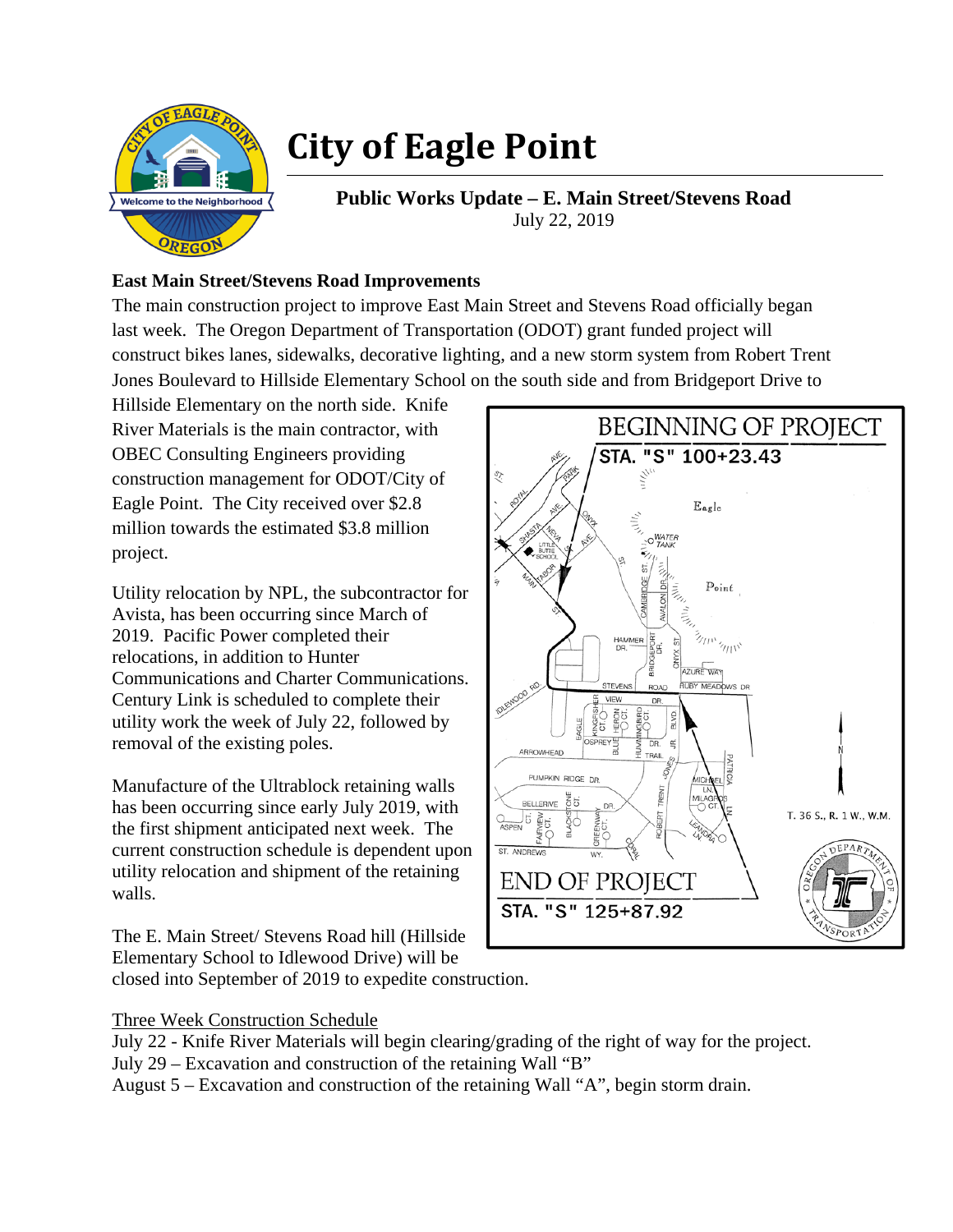## Public Outreach

City staff have set up an email notification list for updates and have added a project page on the City's website at cityofeaglepoint.org. In addition, questions about the project and/or to be placed on the email notification list can be routed through Brigitte at City Hall, (541) 826-4212, brigitte@cityofeaglepoint.org.

Steve Sparkman, Construction Project Manager for OBEC Consulting Engineers, is available to meet onsite with property owners who have specific questions about the project construction.



Project Construction Limits